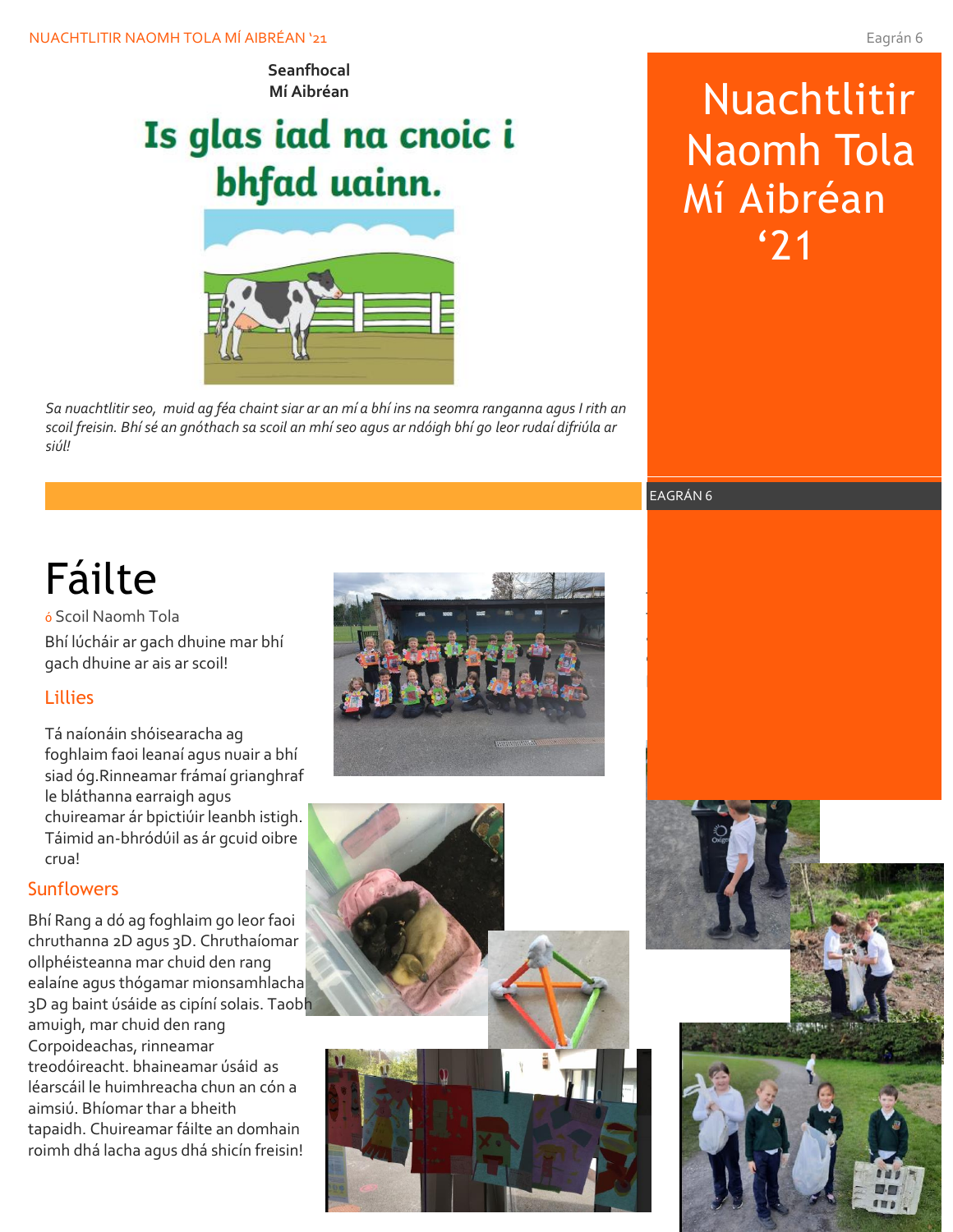## **Daffodils**

Bhí na Naíonáin Shinsearacha ag foghlaim faoi bpíoráidí. D'fhoghlaim muid conas a labhraíonn siad le roinnt focail agus frásaí. Sheiceáil muid ár gcuid ainmneacha píoráid ar líne freisin - bhain muid an taitneamh as! Rinneamar long foghlaithe in ár gceacht ealaíne. Nach bhfuil siad go hálainn?!



#### FOCLÓIR

Long- ship Píoráidí - pirates Síolta – seeds Bhfásfaidgh - grow patrún ríme rhyme pattern siollaí – syllables nasc - link





#### FOCLÓIR

Fíric – facts Laoch – heroes Ghleas na páistí – The children dressed Treoracha – instructions Crocha suas – hanging up Maisiúchán - decorations

#### **Dahlias**

Bhain na pháistí an taitneamh as an tionscadail *Incredible Edibles!*  D'fhoghlaim muid faoin bia na hÉirinn agus cén áit a dtagann an bia! Rinneamar postaer ar an turas an cairéid ón bhfeirm go forc. Chomh maith leis sin, chuireamar síolta sa talamh. Tá súil againn go bhfásfaidh siad!!





#### Violas

Tá rang a 5 ag foghlaim conas Luimnuigh a scríobh. Is dánta greannmhar 5 líne iad Luimnigh agus leanann siad patrún ríme de AABBA. D'oibríomar go crua chun ár dtacair ríme a fhorbairt agus a chinntiú go raibh an líon ceart siollaí ag na línte cearta. Seo nasc lenár leabhar ar líne a d'fhoilsíomar lenár n-aolchloiche go léir

[https://read.bookcreator.com/2gDhr\\_SN4qg](https://read.bookcreator.com/2gDhr_SN4qg1de6fwRcS_ebI-OkNa_o0qh5Aw3N9iQ/ICHUw5GaTum4c7V9HvKNGg) [1de6fwRcS\\_ebI-](https://read.bookcreator.com/2gDhr_SN4qg1de6fwRcS_ebI-OkNa_o0qh5Aw3N9iQ/ICHUw5GaTum4c7V9HvKNGg)[OkNa\\_o0qh5Aw3N9iQ/ICHUw5GaTum4c7V](https://read.bookcreator.com/2gDhr_SN4qg1de6fwRcS_ebI-OkNa_o0qh5Aw3N9iQ/ICHUw5GaTum4c7V9HvKNGg) [9HvKNGg](https://read.bookcreator.com/2gDhr_SN4qg1de6fwRcS_ebI-OkNa_o0qh5Aw3N9iQ/ICHUw5GaTum4c7V9HvKNGg)



Baby Pragon

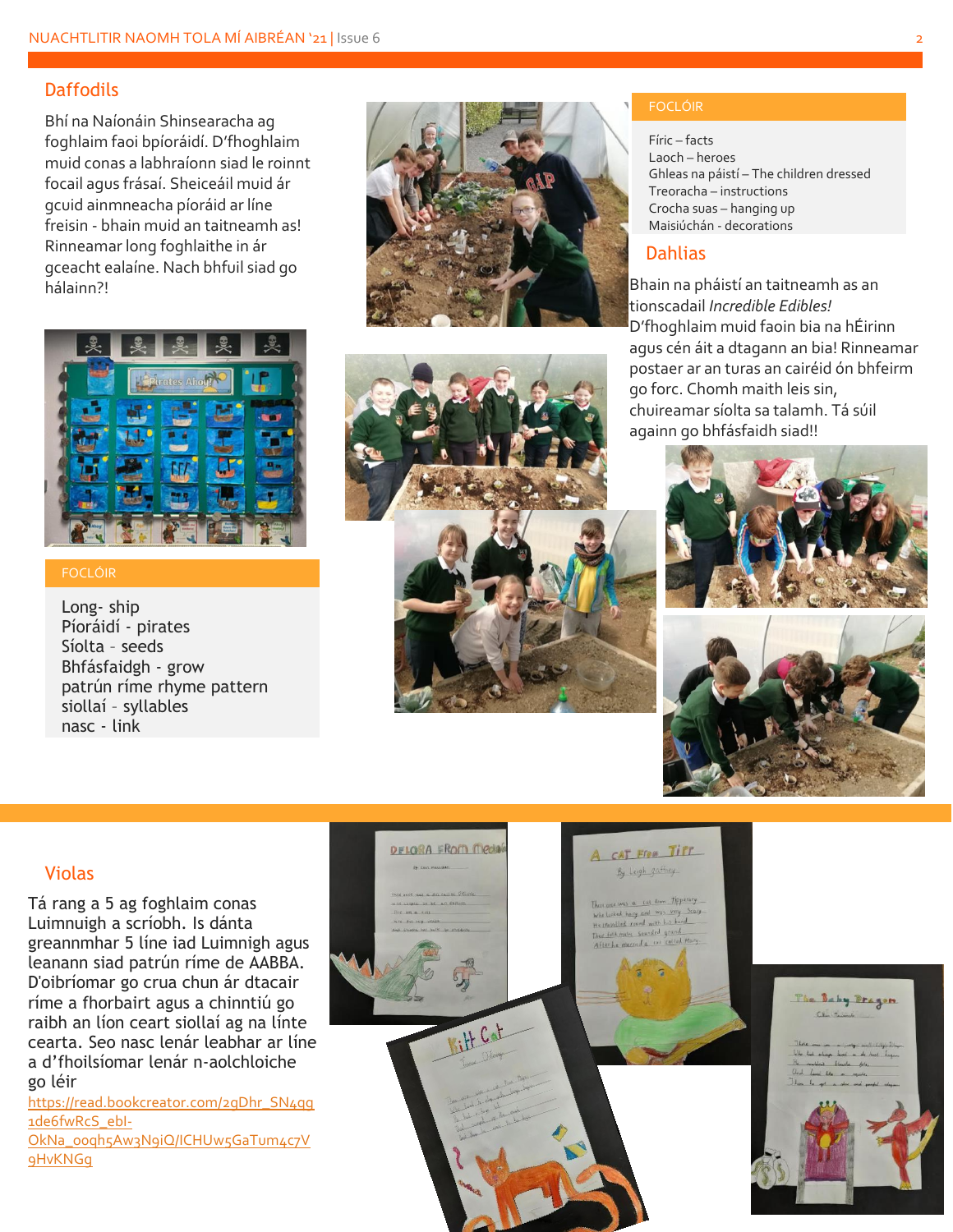## Hyacinths

Bhíomar gnóthach ag foghlaim faoi 'Shiméadracht' i Mata i mí Aibreáin. Bhí an ghrian ag spalpadh anuas agus chuamar amach I mbeirteanna chun siméadracht a fheiceáil ar fud na scoile. Bhain muid an taitneamh as agus chonaiceamar go leor easaimláirí. D'úsaideamar cailc chun línte siméadracht a tharraingt chomh maith. Tá muid ag déanamh an iarracht leis an ndúshlán 'Tolas to Tokyo' gach lá fresin !







# Gladioli

Bhí na páistí sa rang ag bain taitneamh as go leor rudaí sa rang Gladioli! Bhaineamar an taitneamh as an ealaín! Bhíomar ag péintéail! D'itheamar uachtar reoite agus bhí sé go hálainn! Lá breithlá Darragh a bhí ann! Bhí sé deich m 'bliana d 'aois!



 $\eta_{kll}$ 

**Happy 10th Birthday** Darragh. **Party day** Thursday:

**All our Cherry Blossom Trees**